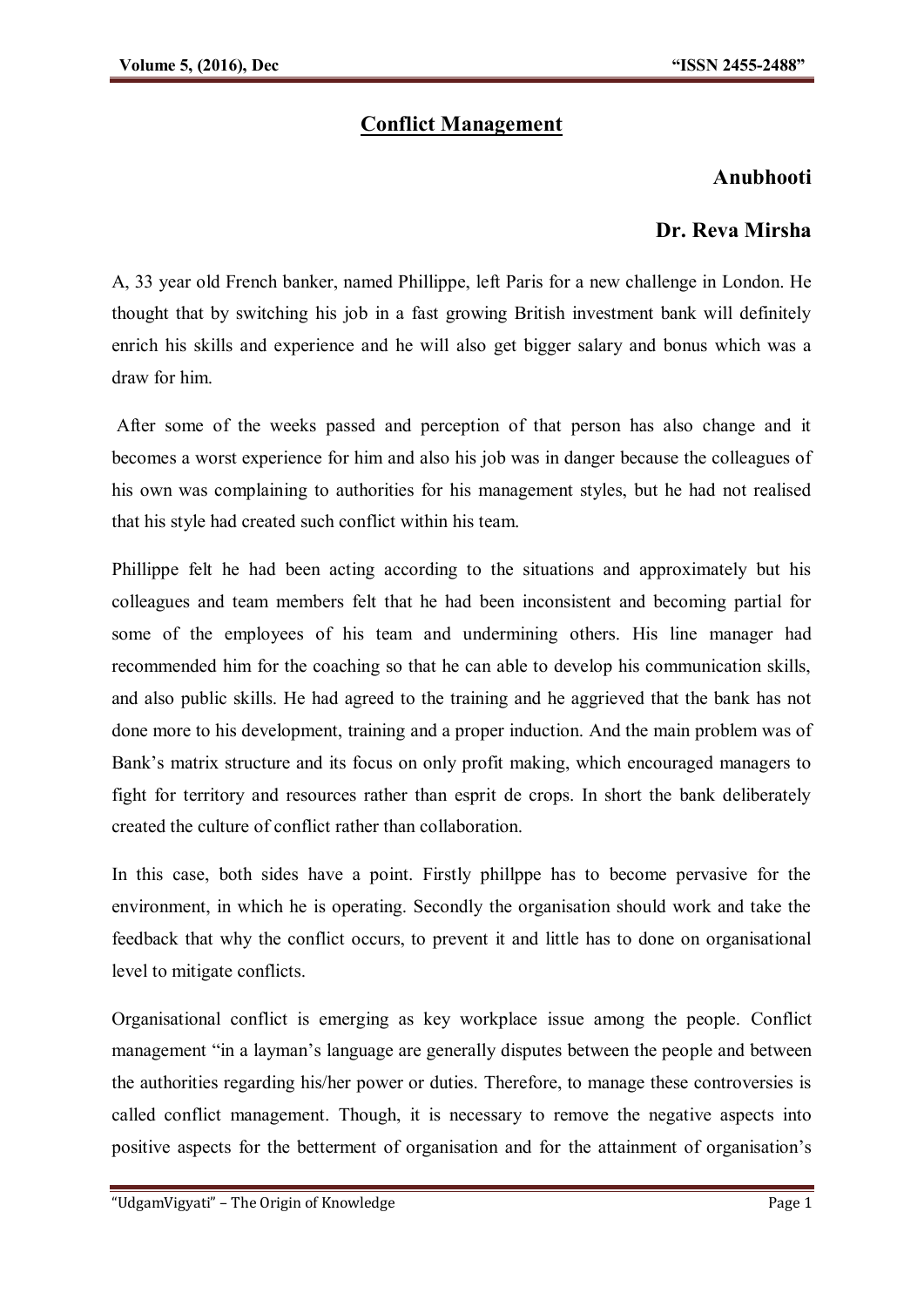goals. Usually it happens in adjustment of the new employees because he is not familiar with the organisational rules.

There is a lack of skills or will to deal with conflicts and have many theories as to why it occurs and what happens when it take root. From being unwelcome distractions, conflict in a team or department can quickly spread, to damage relationships, lower productivity and morale and in extreme cases leads absenteeism, sabotage, litigation and even strikes. So why so many people experiencing conflict at work? There are two factors:

Firstly, the matrix structure adopted by many organisation has resulted in unclear reporting lines, increased competition for resources and also managers try to develop an appropriate management style.

Secondly, globalisation has caused change and restricting so that businesses operate more flexibility. There has been a rapid growth in virtual teams, people from different backgrounds and cultures working across vast regions and time zones. E-mail and electronic communications are the most practical ways to communicate, but these can be anonymous and lead to misunderstanding.

In addition to matrix managements styles and globalisation there are some more sources of conflicts including:

Different cultures and assumptions, differing values, opinions and beliefs, lack of sensitivity and discrimination against caste, creed, gender, race, education and ability, poor people skills especially communication, volatile, fast changing workplaces, limits on resources, physical and psychological.

- What are the ways to manage conflicts?
- How can managers ensure that it does not escalate out of control?

According to the Thomas – kilmann conflict instrument, there are five ways to manage conflicts:

- **1. Forcing:** using your formal authority or power to satisfy your concerns without regard to the other party's concerns.
- **2. Accommodating:** allowing the other party to satisfy their concerns while neglecting your own.

<sup>&</sup>quot;UdgamVigyati" – The Origin of Knowledge Page 2